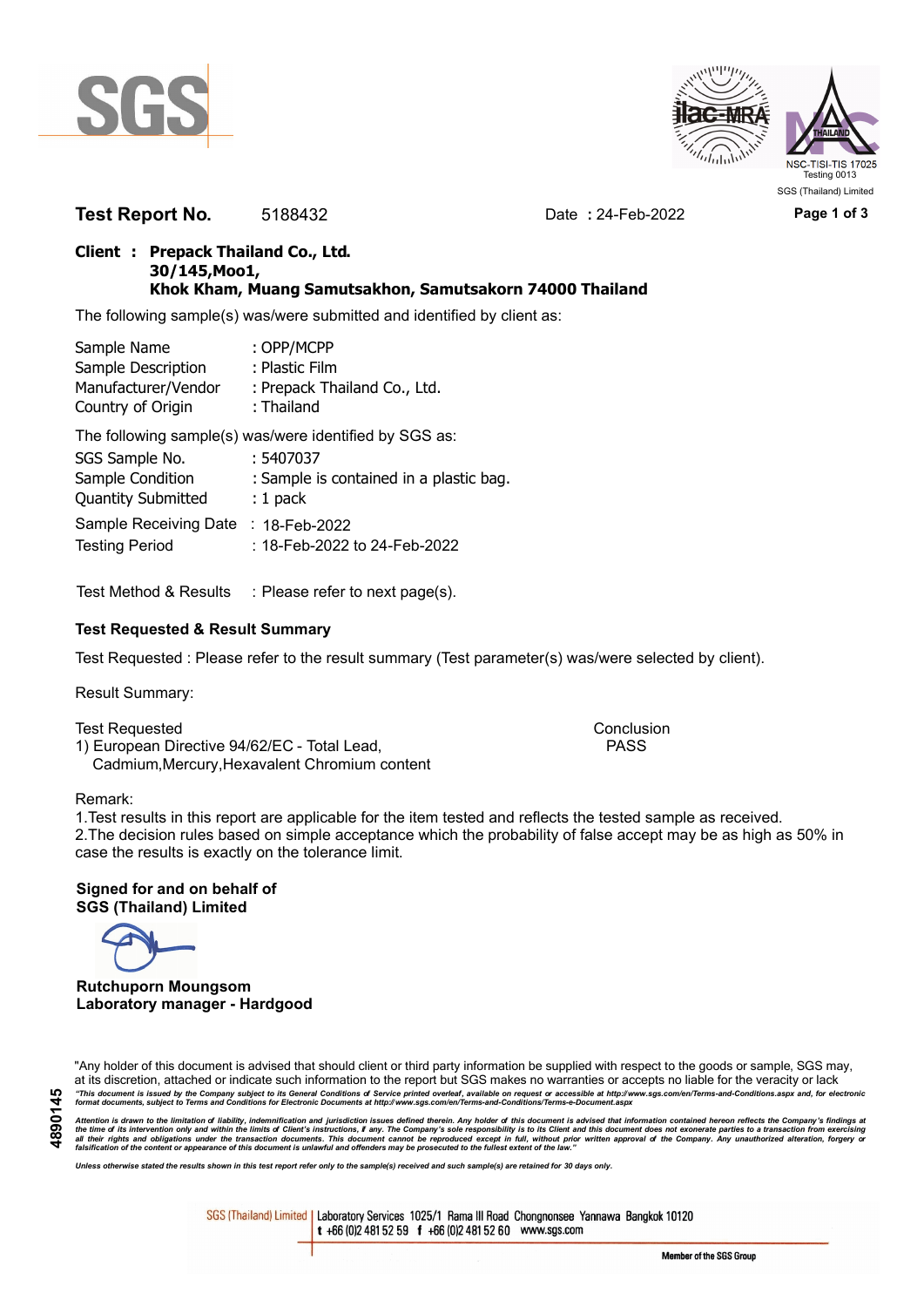



# **Test Report No.** 5188432 Date **:** 24-Feb-2022 **Page 2 of 3**

**TEST RESULTS**

#### **European Directive 94/62/EC - Total Lead, Cadmium, Mercury and Hexavalent Chromium content**

Method: Pb, Cd: LBCH-16007 based on IEC 62321-5 edition 1.0 : 2013. Hg: LBCH-16007 based on IEC 62321-4 edition 1.1 : 2017. Analysis were performed by ICP-OES. Cr (VI): LBCH-18006 based on IEC 62321-7-2 edition 1.0 : 2017. Analysis was performed by UV-Vis.

| <b>Test Item</b>               | Result (1)<br>(mg/kg) | <b>Reporting Limit</b><br>(mg/kg) | <b>Permissible Limit</b><br>(mg/kg) |
|--------------------------------|-----------------------|-----------------------------------|-------------------------------------|
| Lead (Pb)***                   | ND.                   | 5                                 |                                     |
| Cadmium (Cd)***                | ND.                   | 5                                 |                                     |
| Mercury (Hg)***                | <b>ND</b>             | 5                                 | -                                   |
| Hexavalent Chromium (Cr VI)*** | <b>ND</b>             | 8                                 | -                                   |
| Total                          | <b>ND</b>             | $\overline{\phantom{0}}$          | 100                                 |
| Comment                        | <b>PASS</b>           | --                                |                                     |

Sample Description:

1. Metallized/clear plastic sheet with multicolor printed

Note :

1. mg/kg = milligram per kilogram

2. ND = Not Detected

Remark: The test item(s) marked \*\*\* on test report is/are analyzed at SGS (Thailand) Limited, address: 41/16-20 and 41/23 Soi Rama III 59, Rama III road, Chongnonsee, Yannawa, Bangkok.

"Any holder of this document is advised that should client or third party information be supplied with respect to the goods or sample, SGS may, at its discretion, attached or indicate such information to the report but SGS makes no warranties or accepts no liable for the veracity or lack "This document is issued by the Company subject to its General Conditions of Service printed overleaf, available on request or accessible at http://www.sgs.com/en/Terms-and-Conditions.aspx and, for electronic<br>format docume

Attention is drawn to the limitation of liability, indemnification and jurisdiction issues defined therein. Any holder of this document is advised that information contained hereon reflects the Company's findings at<br>all th

*Unless otherwise stated the results shown in this test report refer only to the sample(s) received and such sample(s) are retained for 30 days only.*

SGS (Thailand) Limited | Laboratory Services 1025/1 Rama III Road Chongnonsee Yannawa Bangkok 10120 t +66 (0)2 481 52 59 f +66 (0)2 481 52 60 www.sgs.com